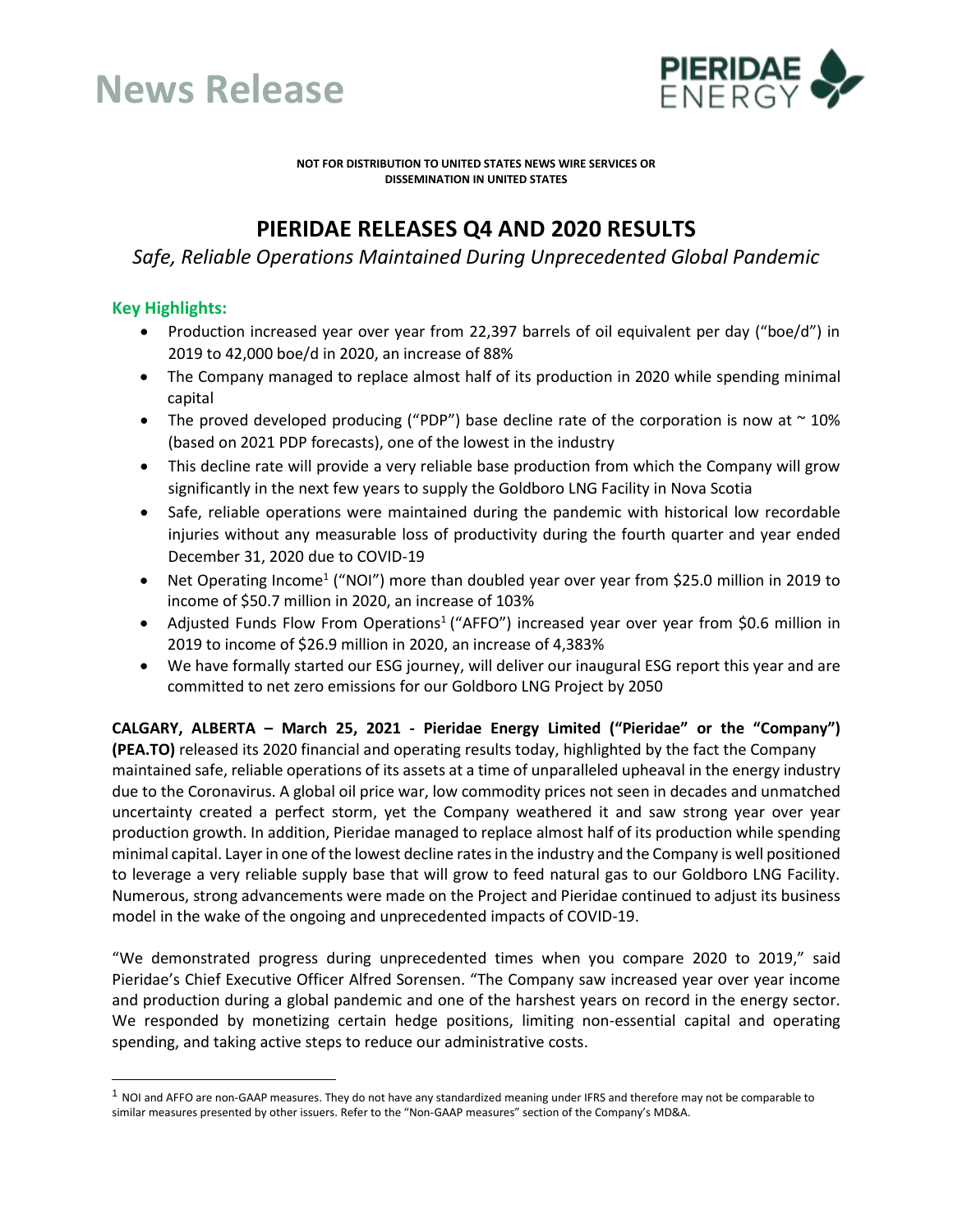"Our Goldboro LNG Project saw plenty of wind in its sails through new experienced leadership, a strong working relationship with globally-respected engineering firm Bechtel who will design and build the LNG Facility, and our ongoing partnership with the Nova Scotia Mi'kmaw Nation where they would partner to develop a \$720 million workforce lodge to house the 5,000 workers who will build the Facility.

"This is a transnational project that would benefit all Canadians through our commitment to achieve net zero emissions, continued progress down a path toward true reconciliation, and employing thousands of Canadians during construction and plant operations for decades to come," concluded Sorensen.

Financial and operational information is set out below and should be read in conjunction with Pieridae's 2020 Annual Report which includes the Corporation's audited annual consolidated financial statements and the related management's discussion and analysis ("MD&A"). In addition, the Corporation today announces the filing of its Annual Information Form ("AIF") for the year ended December 31, 2020 that contains the Corporation's reserves and other oil and natural gas information, as required under National Instrument 51-101 Standards of Disclosure of Oil and Gas Activities. The AIF, Annual Report, audited consolidated financial statements and MD&A are available for review at www.sedar.com and on the Company's website.

## **Financial Performance**

We saw NOI more than double year over year, from \$25 million in 2019 to income of \$50.7 million in 2020, an increase of 103%, and AFFO increased 4,383% year over year from \$0.6 million in 2019 to \$26.9 million. This was due to a full year's worth of production and revenue from Pieridae's acquisition of Shell Canada's Southern Foothills Assets on October 16, 2019 plus the Company's focus on limiting non-essential capital and operating spending, reducing administrative costs and monetizing certain hedge positions.

Pieridae's results were lower than our initial forecasts but as stated earlier, the unprecedented and generational impacts of the pandemic along with extremely negative movements in liquids pricing were material in eroding our original budgeted amounts.

Pieridae recorded an increase in cashflow from operating activities year over year and quarter over quarter. NOI decreased 48% to \$12.8 million in Q4 2020 compared to \$24.5 million in Q4 2019, while AFFO decreased 41% to \$8.5 million in Q4 2020 compared to \$14.4 million in Q4 2019. Our financial results demonstrate the impacts of COVID-19 during one of the harshest years on record in the energy industry plus the reality of the costs of developing a multi-billion-dollar LNG Project, costs that must be expensed until Pieridae reaches a successful financial investment decision ("FID") for the Project.

Throughout the challenges COVID-19 posed during a year of operational and cultural integration stemming from the significant recent acquisitions, Pieridae remains committed to and impressed by the operational resilience of our assets and our team. The Company took definitive action during the year to defend its financial position, including ensuring operational flexibility in capital program execution and working to improve cost efficiencies across the business.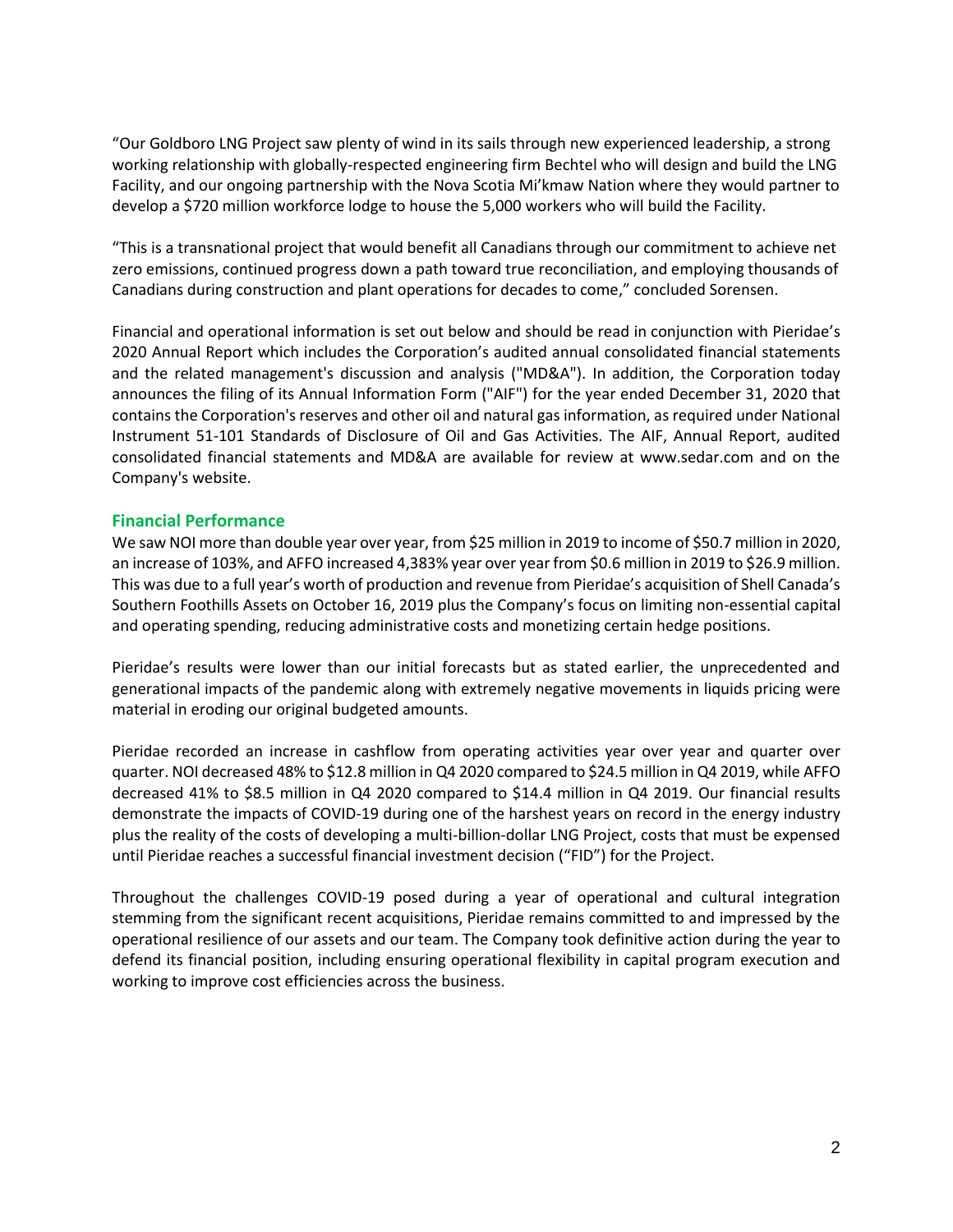## **Annual Highlights**

| (\$ 000s unless otherwise noted)                    | 2020       | 2019      | 2018      |
|-----------------------------------------------------|------------|-----------|-----------|
| Production                                          |            |           |           |
| Natural gas (mcf/day)                               | 201,040    | 121,263   | 102,952   |
| Condensate (bbl/day)                                | 3,020      | 807       | 211       |
| NGLs (bbl/day)                                      | 5,473      | 1,379     | 139       |
| Sulphur (ton/day)                                   | 1,985      | 410       | 362       |
| Total production (boe/d)                            | 42,000     | 22,397    | 17,509    |
|                                                     |            |           |           |
| <b>Financial</b>                                    |            |           |           |
| Net loss                                            | (100, 693) | (71, 573) | (34, 870) |
| Net loss per share basic and diluted                | (0.64)     | (0.73)    | (0.68)    |
| Net operating income (1)                            | 50,723     | 25,001    | (530)     |
| Cashflow provided by (used in) operating activities | 909        | (51, 772) | (8,407)   |
| Adjusted funds flow from operations (1)             | 26,866     | 608       | (8,530)   |
| Total assets                                        | 612,651    | 602,474   | 370,670   |
| Working capital deficit                             | (19,615)   | 19,105    | (76,010)  |
| Capital expenditures                                | 17,243     | 169,167   | 981       |
| Development expenses                                | 18,742     | 9,150     | 8,801     |

(1) Refer to the "Non-GAAP measures" section of the Company's MD&A.

## **Quarterly Highlights**

|                                                        | 2020           |                |                | 2019      |           |                |                |           |
|--------------------------------------------------------|----------------|----------------|----------------|-----------|-----------|----------------|----------------|-----------|
| (\$ 000s unless otherwise noted)                       | Q <sub>4</sub> | Q <sub>3</sub> | Q <sub>2</sub> | Q1        | Q4        | Q <sub>3</sub> | Q <sub>2</sub> | Q1        |
| Production                                             |                |                |                |           |           |                |                |           |
| Natural gas (mcf/day)                                  | 212,220        | 184,080        | 208,689        | 199,234   | 204,262   | 86,884         | 90,942         | 102,221   |
| Condensate (bbl/day)                                   | 3,259          | 2,807          | 3,166          | 2,850     | 2,840     | 121            | 131            | 114       |
| NGLs (bbl/day)                                         | 6,171          | 4,722          | 5,843          | 5,156     | 5,253     | 55             | 80             | 85        |
| Sulphur (ton/day)                                      | 1,829          | 2,232          | 1,970          | 1,906     | 938       | 269            | 204            | 224       |
| Total production (boe/d)                               | 44,800         | 38,209         | 43,791         | 41,211    | 42,137    | 14,657         | 15,368         | 17,236    |
|                                                        |                |                |                |           |           |                |                |           |
| <b>Financial</b>                                       |                |                |                |           |           |                |                |           |
| Net loss                                               | (45, 968)      | (29, 845)      | (13, 396)      | (11, 484) | (25, 873) | (13, 178)      | (19,530)       | (12,996)  |
| Net loss per share, basic and diluted                  | (0.29)         | (0.19)         | (0.09)         | (0.07)    | (0.18)    | (0.15)         | (0.23)         | (0.17)    |
| Net operating income (loss) (1)                        | 12,829         | (646)          | 19,301         | 19,239    | 24,470    | (2,699)        | (1,928)        | 5,158     |
| Cashflow provided by (used in)<br>operating activities | 1,037          | (4, 541)       | (2,013)        | 6,426     | (17, 748) | (238)          | (16, 702)      | (17,084)  |
| Adjusted funds flow from operations (1)                | 8,535          | (6, 779)       | 12,466         | 12,644    | 14,448    | (7,665)        | (6, 517)       | 342       |
| Total assets                                           | 612,651        | 583,942        | 588,415        | 609,437   | 602,474   | 364,095        | 366,067        | 369,049   |
| Working capital (deficit) surplus                      | (19, 615)      | (9, 164)       | 15,109         | 15,596    | 19,105    | (88, 430)      | (77,892)       | (66, 192) |
| Capital expenditures                                   | 8,926          | 6,033          | 264            | 2,020     | 165,764   | 1,914          | 917            | 572       |
| Development expenses                                   | 8,682          | 2,472          | 4,129          | 3,459     | 805       | 504            | 7,841          |           |

(1) Refer to the "Non-GAAP measures" section of the Company's MD&A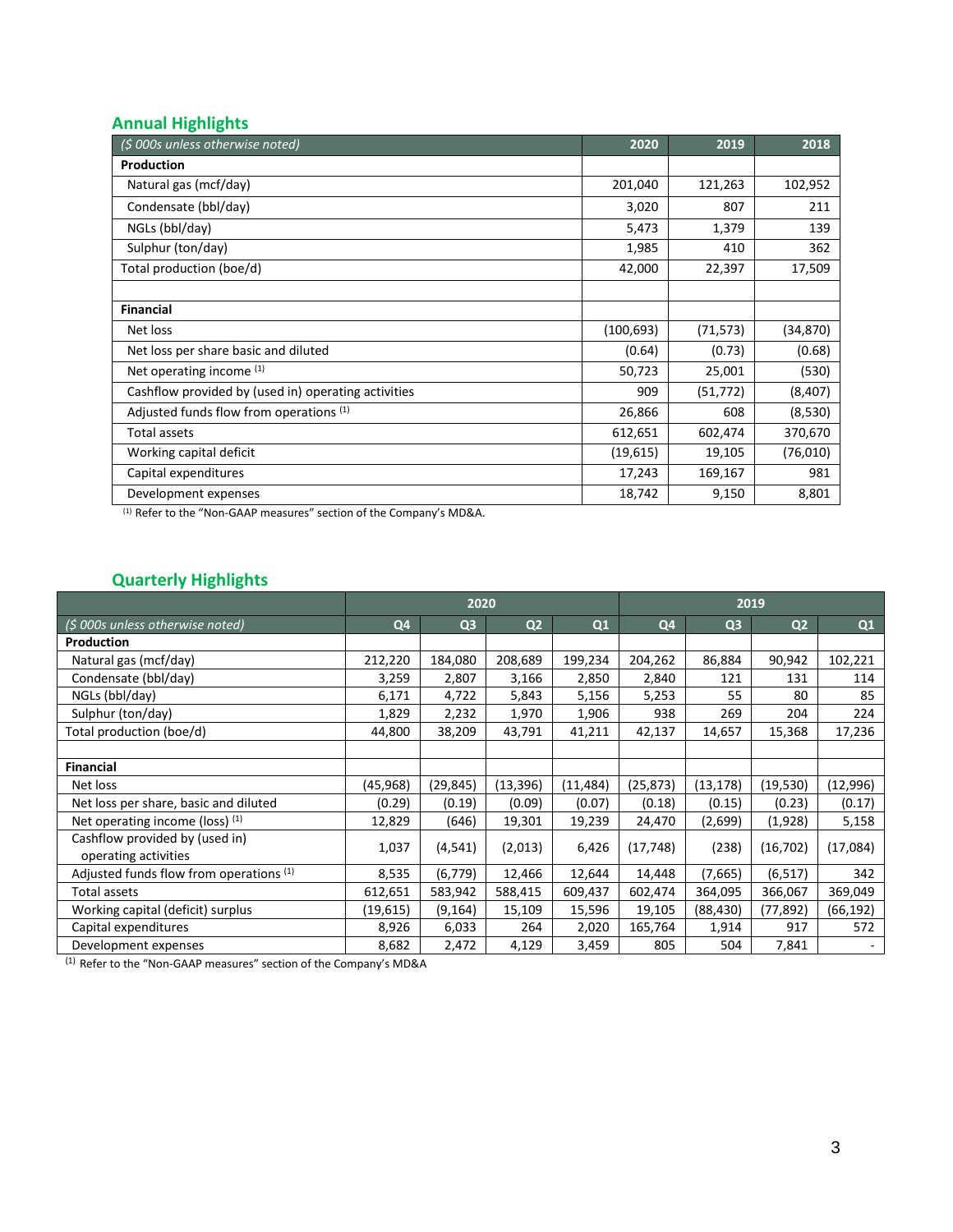#### **Operations Performance**

We saw an 88% or 19,603 boe/d increase in production year over year from 22,397 boe/d in 2019 to 42,000 boe/d in 2020.

Pieridae's assets returned to strong production in the fourth quarter of 2020, averaging 44,800 boe/day, a 17% increase from the prior quarter, and a 6% or 2,663 boe/d increase from the comparative quarter in 2019.

These increases are primarily due to production capabilities acquired from the South Foothills Asset acquisition, partially offset by planned and unplanned outages in 2020, most significantly during the first quarter of 2020 as a result of unseasonably cold weather, and in the third quarter of 2020 as a result of planned maintenance in a number of production fields. The significant growth in condensate and natural gas liquids ("NGLs") production in the three months and year ended December 31, 2020 reflects the deep cut capability of the processing facilities acquired as part of the acquisition mentioned above.

The Company's hedging program that was put in place earlier in 2020 to protect revenues prevented Pieridae from fully participating in strengthening natural gas prices until below-market fixed price sales contracts rolled off late in the year. The realized natural gas price was \$2.16/mcf in the fourth quarter versus an AECO benchmark of \$2.67/mcf. While below the benchmark, realized prices in the fourth quarter were 27% higher than the third quarter, and 13% higher than the comparative quarter in 2019. Pieridae's senior secured lender has temporarily waived its requirement to have 60% of production hedged on an 18-month rolling average basis in order to allow the Company to take advantage of strengthening crude and natural gas markets. As of December 31, 2020, 119,000 GJ/d of fixed price contracts of natural gas were in place at a weighted-average price of \$2.33/GJ, and 1,785 bbl/day of 2021 condensate production was hedged at a weighted average price of \$55.90/bbl.

## **Environmental, Social & Governance ("ESG") and Safety**

As companies continue to champion ethical responsibility, a focus on ESG can help firms understand the positive impacts and manage the risks its operations have on customers, investors, employees, communities and the environment.

At Pieridae, we are aligned with this, including the value it brings to what we strive to accomplish each and every day. We have formally started our ESG journey, partnering with a global leader in ESG strategy development within the energy sector to facilitate and guide the Company towards formulating and implementing our ESG strategy. Their strong knowledge of key stakeholders including Indigenous Peoples, investors, government and others is important in developing our ESG program as we pursue FID and financing of our Goldboro LNG Project.

The target is set to issue our inaugural ESG Report in Q2 2021.

We are committed to achieving net zero emissions by 2050 for our Goldboro LNG Project and note that LNG reduces carbon globally by replacing higher-emissions coal. This is a net benefit for all during the global energy transition to a low carbon economy.

From a health, safety and environment ("HS&E") perspective, Pieridae had a very successful year in 2020 with excellent ratings on all of our HS&E programs, and no major incidents. That's a major success for the Company. Pieridae's continued focus on safety was evidenced by no lost time incidents ("LTIs") recorded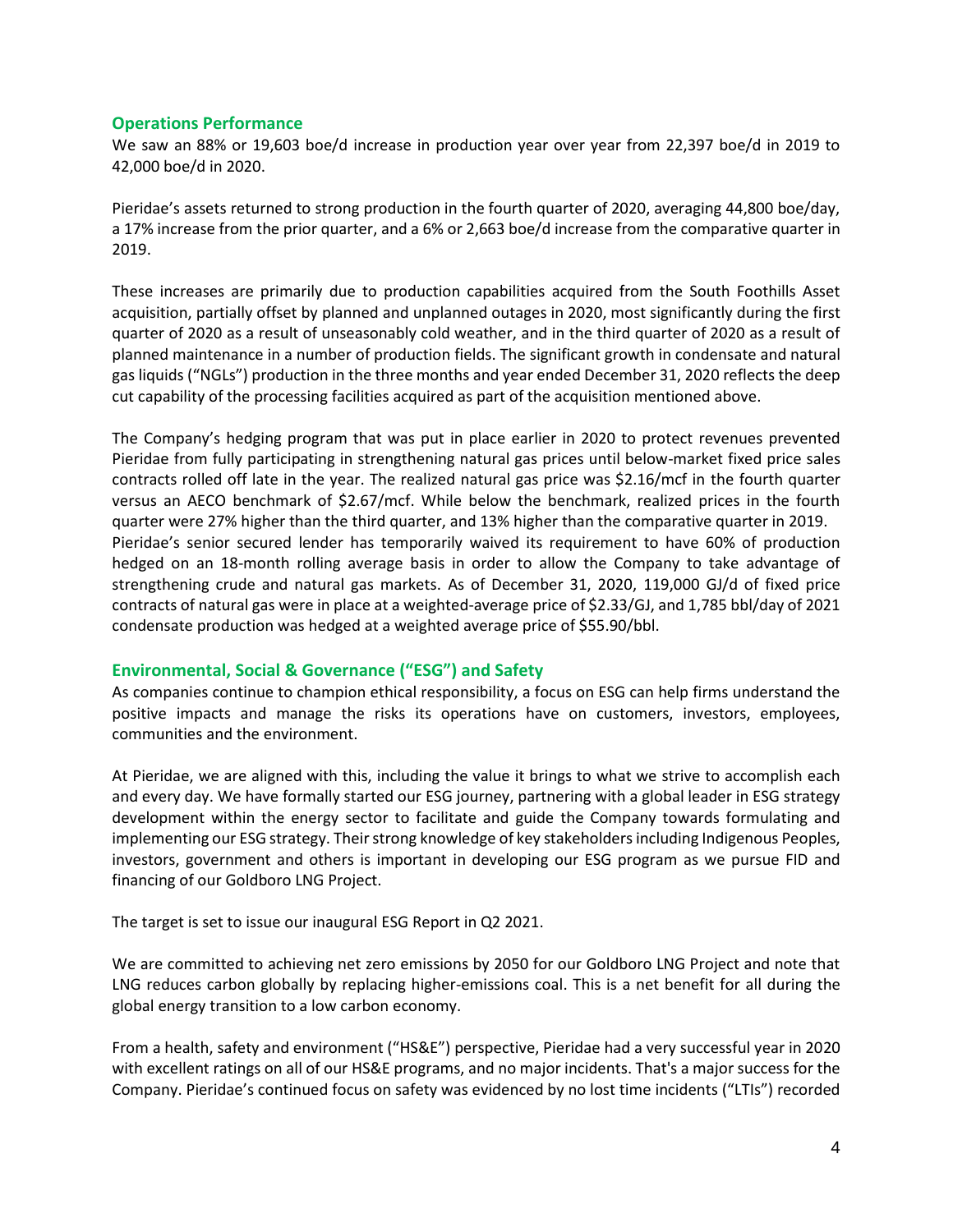during the year, and total reportable injury frequency ("TRIF") of 0.34 during the year, on a target of less than 1.0. As a comparison, 10 peer companies had an average TRIF of 0.55 in 2019.

## **Goldboro LNG**

In July 2020, Pieridae received written notice from EPCC contractor KBR regarding the firm's exit from fixed price energy projects in order to refocus on its government services business. As a result, on September 29, 2020 Pieridae announced that it had signed a services agreement with respected global engineering firm Bechtel related to Pieridae's 2-Train Goldboro LNG Facility. Some of the key deliverables of the Bechtel services agreement are:

- Initiating a detailed review of the scope and design of the Goldboro LNG Facility and developing a comprehensive engineering, procurement, construction and commissioning ("EPCC") execution plan by March 31, 2021
- Delivering a final lump sum, turnkey EPCC contract price proposal by May 31, 2021 and
- Conducting a meaningful engagement with the Nova Scotia Mi'kmaq First Nation including their participation in the construction of a large-scale work camp at the LNG site

Bechtel remains on schedule to submit to Pieridae its key deliverables.

Pieridae has retained sole responsibility to contract the site preparation, marine civil works and workforce lodge. These projects will be financed concurrently with a positive FID decision, with construction beginning in the summer of 2021.

Under the FEED study, Air Products and Chemicals Inc. developed a plan to design and deliver a 2-Train (each 4.8 million tonnes per annum "MMTPA") Facility. Construction is expected to take 54 months and much of the work includes assembling modules built in offshore yards with Pieridae employing 4,500- 5,000 workers during the peak construction phase. These employees will be housed at a \$720 million temporary workforce lodge which will be built on or nearby the existing decommissioned Sable Island sour gas plant site. The Nova Scotia Mi'kmaq and Black Diamond Group will build and operate the lodge. Site preparation, site drainage, highway realignment and marine facilities are some of the major projects that must be built in tandem with, or prior to, the LNG Facility construction.

## **COVID-19 Response**

As businesses grapple with the realities of working through an ongoing pandemic, we remain committed to the health and safety of our employees as they continue to do a remarkable job operating our assets safely and reliably through COVID-19 and, at times, an extremely harsh and cold winter.

We, along with the vast majority of companies and businesses, remain vigilant in preventing the spread of the virus by following government and health safety restrictions at all of our offices and facilities.

While many at Pieridae returned to the office and our facilities in the summer of 2020, they went back to working from home when restrictions were re-imposed in November 2020. Since that time, office staff have successfully done their jobs remotely while activity in our field operations has restricted access to only essential personnel and prevent unnecessary travel. Due to the focused efforts of all of our employees to limit the risk of the outbreak, Pieridae has not suffered any measurable loss of productivity due to COVID-19during the fourth quarter and year ended December 31, 2020.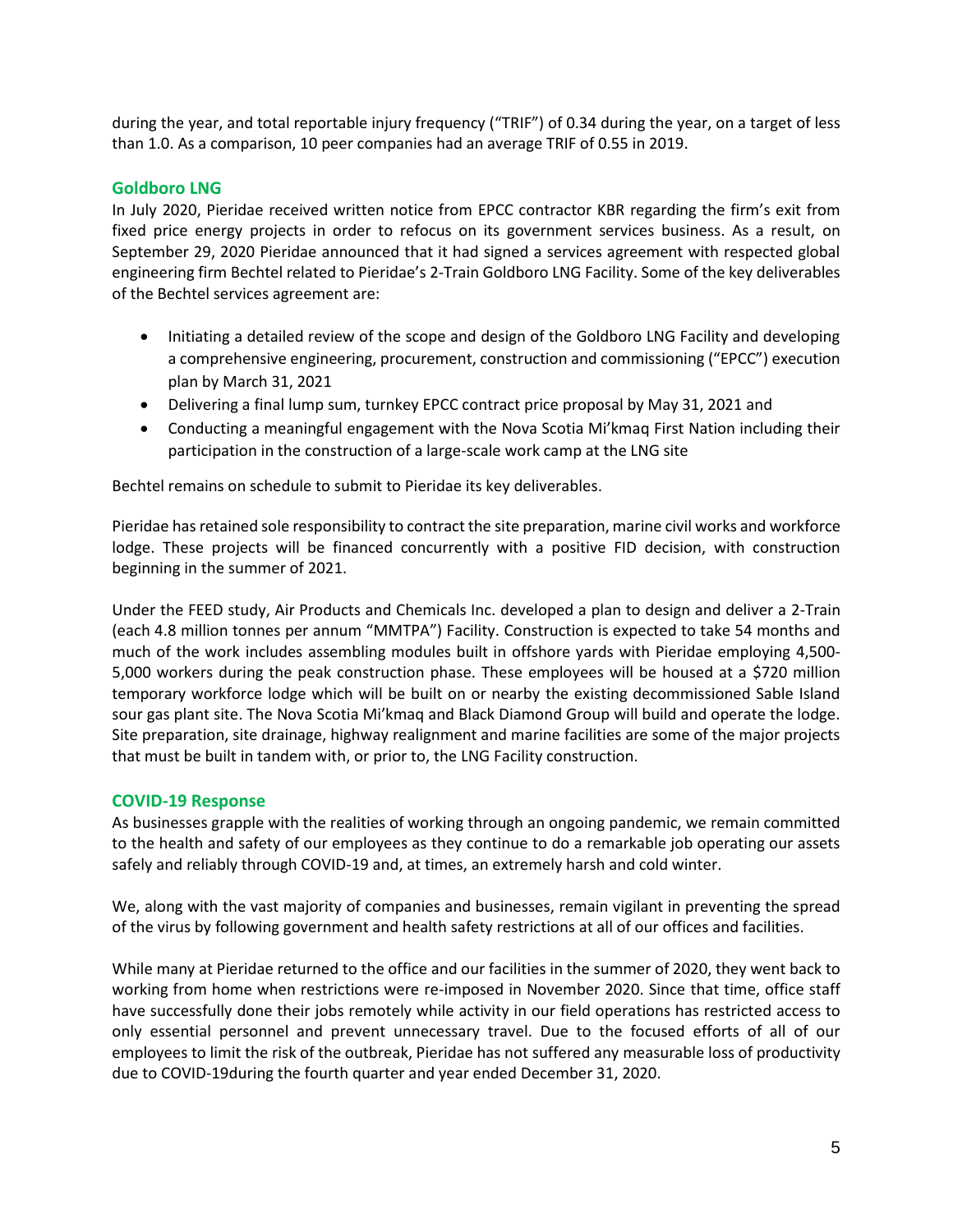## **2020 Developments**

#### **Uniper Deadline Extensions**

On May 5, 2020, the Company announced that it and energy company Uniper Global Commodities agreed to extend key deadlines under their joint, 20-year agreement. The deadline extensions included expected commercial deliveries of gas to Uniper to start between August 31, 2025 and February 28, 2026; and the extension to June 30, 2021 of the deadline to make a positive final investment decision for the Company's proposed Goldboro LNG Facility. The 20-year agreement with Uniper is for all of the liquefied natural gas produced at Goldboro Train 1 or 4.8 MMTPA.

#### **Alberta Energy Regulator Decision**

On May 13, 2020, the Alberta Energy Regulator ("AER") made the decision to deny Shell's application to transfer the licenses associated with the South Foothills Assets to Pieridae. This denial was as a result of the AER's concerns regarding the application structure to split the liability associated with Jumping Pound and Waterton gas processing facilities, whereby Shell will retain the liability associated with subsurface sulfinol contamination. Pieridae continues to own and operate the assets. Shell submitted a re-application for license transfer approval from the AER January 4, 2021. Statements of Concern responses from Pieridae to residents must be submitted to the regulator by March 30, 2021. The AER will then take 30 days to review and comment further.

#### **Pieridae Graduates to the TSX**

On June 1, 2020 Pieridae's common shares were approved for listing on the TSX and began trading on the TSX at the opening of the market on July 3, 2020 under the symbol "PEA.TO". Concurrent with the TSX listing, the common shares of Pieridae were de-listed from the TSXV. Being a member of the TSX allows Pieridae to tell its story to a bigger investor audience, including the Canadian institutional investment community, which should improve liquidity in the stock over time.

## **Guarantee Facility from Export Development Canada ("EDC")**

In July 2020, Pieridae received approval from EDC for a \$6.0 million guarantee facility as part of the EDC's Account Performance Security Guarantee ("APSG") program. This guarantee facility bears interest at 0.29% and provides a 100% guarantee to the issuing bank of certain of the Company's existing and future letters of credit ("LCs"). The APSG allows Pieridae to release existing and future cash collateral requirements provided as security for certain existing and potential future LCs.

#### **New SVP LNG Hired**

On August 27, 2020, we were excited to welcome Andy Mukherjee P. Eng. as Senior Vice-President LNG to lead the development of the multi-billion-dollar Goldboro LNG Project. Mr. Mukherjee is a veteran LNG industry professional with worldwide expertise in front-end engineering and design; and EPCC contracts. He worked on modular design and execution of four major global LNG projects: Qatargas NFE LNG, Cameron LNG, INPEX-Ichthys LNG and British Gas QCLNG, with additional experience working with EPCC contractors Jacobs, FLUOR, Wood Group and JGC.

#### **Pieridae Engages EPCC Contractor Bechtel**

On September 29, 2020, Pieridae signed a services agreement with respected global engineering firm Bechtel related to the LNG Project. Bechtel has been focused on: reviewing scope and design of the Goldboro LNG Facility and developing a comprehensive EPCC execution plan by March 31, 2021; delivering a final lump sum, turnkey EPCC contract price proposal by May 31, 2021; and conducting meaningful engagement with the Nova Scotia Mi'kmaq including their participation in the construction of a workforce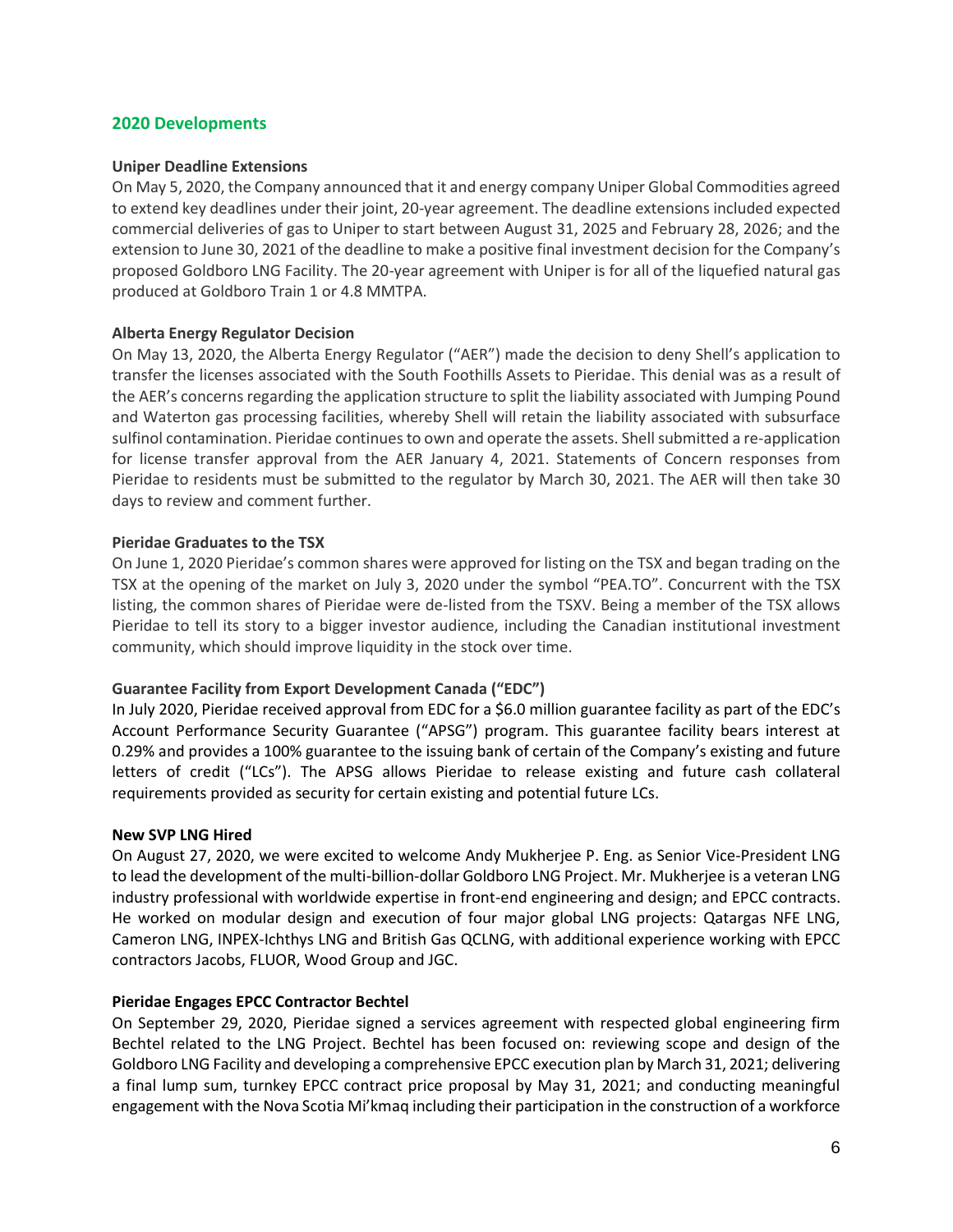lodge at the LNG site. Bechtel has a proven track record of delivering projects throughout the world on time and on budget.

**Nova Scotia Mi'kmaq, Black Diamond Group Given Opportunity to Build Large-Scale Workforce Lodge**  On October 1, 2020, all 13 Nova Scotia Mi'kmaq communities and Black Diamond Group had received a Letter of Award from Pieridae which gives them the exclusive right to negotiate the contract to build a \$720 million workforce lodge during the four-year construction phase of the Goldboro LNG Facility. The lodge will be home to 4,500-5,000 workers who will build the multi-billion-dollar LNG Facility. Black Diamond will be responsible for the lodge, the Mi'kmaq would provide hospitality services such as catering, housekeeping and guest services.

"We are excited about what this Project means to the Mi'kmaw communities and the benefits it will bring to all of Atlantic Canada. A key component of reconciliation in Canada is the ability to have meaningful involvement in projects happening within our territories," said Chief PJ Prosper and Chief Terence Paul.

## **Reserves**

## **Highlights**

Pieridae's reserves have decreased from 2019 year-end ("YE") numbers as a function of production depletion, forecasted commodity prices and lack of drilling or completion operations designed to add production and replace reserves. Reserves were added by the corporation via two acquisitions within the Southern Alberta asset base, as well as the tie-in of a standing gas well in the central Alberta asset area. Overall, PDP base decline of the corporation is now at approximately 10% (based on 2021 PDP forecasts), which is one of the lowest in the industry. This decline will provide a very reliable base production from which the corporation will grow significantly in the next few years to supply the Goldboro LNG Facility in Eastern Canada.

PDP gas reserves are 613.2 Bcf (102.2 Mmboe), down 140 Bcf from 2019 YE PDP reserve numbers. This reduction is due to annual production depletion and early economic termination of some wells, due to lower forecast commodity prices, as compared to 2020.

Total PDP reserves are 53% of the total reserves, which, amongst our peer companies, would be considered conservative. Our Proved Undeveloped ("PUD") category represents only 17% of the total proved ("TP") reserves' category (29.4 Mmboe out of 175.8 Mmboe), which could also be considered to be very conservative amongst our peers.

Net Present Value (NPV10) decreased 15% in the PDP reserves category, 1% in TP and 8% in total proved plus probable ("TPP") categories from 2019 YE numbers. The corporation's PDP NPV10 is \$505.2 million, down from 2019 YE PDP NPV10 of \$593 million. TP NPV10 is \$718.5 million, down slightly from 2019 YE TP NVP10 of \$725 million and TPP NPV10 is \$976.1 million, down from 2019 YE TPP of \$1,062.5 million.

## **2020 Independent Reserves Evaluation**

Deloitte conducted an independent Reserves Evaluation effective December 31, 2020, which was prepared in accordance with definitions, standards and procedures contained in the Canadian Oil and Gas Evaluation Handbook and NI 51-101. The Reserves Evaluation was based on four Independent Consultant Evaluators("IC4") average price, including Deloitte, McDaniel, Sproule and GLJ and foreign exchange rates at January 1, 2021 as outlined in this news release.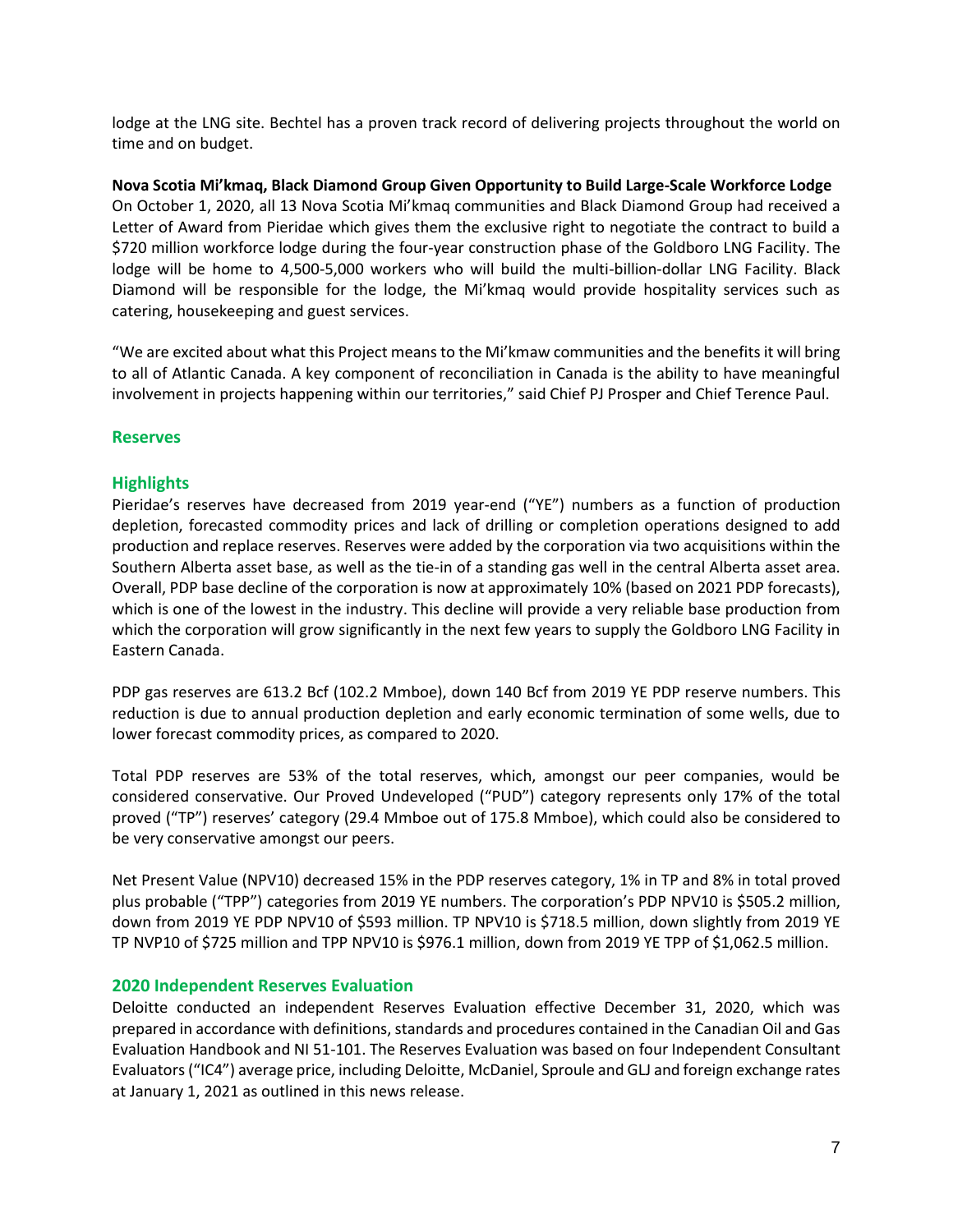Stated reserves are company gross basis (working interest before deduction of royalties without the inclusion of any royalty interest) unless otherwise noted. In addition to the information disclosed in this news release, more detailed information will be included in the corporation's AIF for the year ended December 31, 2020.

|                                  | <b>Light Oil</b>               |                     | <b>Natural Gas</b> | <b>Natural Gas Liquids</b> |                      |                       |                      |  |
|----------------------------------|--------------------------------|---------------------|--------------------|----------------------------|----------------------|-----------------------|----------------------|--|
|                                  | Canadian Light                 |                     | <b>Edmonton</b>    | <b>Edmonton</b>            | <b>Edmonton</b>      | <b>Operating Cost</b> |                      |  |
| Year                             | Sweet Crude <sup>(2)</sup> 40° | <b>Alberta AECO</b> | Propane            | <b>Butane</b>              | <b>Pentanes Plus</b> | <b>Inflation Rate</b> | <b>Exchange Rate</b> |  |
|                                  | API (\$Cdn/Bbl)                | (\$Cdn/Mcf)         | (\$Cdn/Bbl)        | (\$Cdn/Bbl                 | (\$Cdn/Bbl)          | (%                    | (\$US/\$Cdn)         |  |
| <b>Historical</b>                |                                |                     |                    |                            |                      |                       |                      |  |
| 2013                             | 93.36                          | 3.17                | 38.54              | 77.44                      | 103.52               | 0.90%                 | 0.97                 |  |
| 2014                             | 94.00                          | 4.50                | 42.93              | 59.43                      | 101.47               | 1.90%                 | 0.91                 |  |
| 2015                             | 57.00                          | 2.69                | 5.35               | 33.70                      | 55.15                | 1.10%                 | 0.78                 |  |
| 2016                             | 52.22                          | 2.16                | 8.71               | 31.45                      | 52.43                | 1.40%                 | 0.75                 |  |
| 2017                             | 62.11                          | 2.16                | 27.56              | 40.96                      | 62.85                | 1.60%                 | 0.77                 |  |
| 2018                             | 75.39                          | 1.61                | 29.54              | 45.93                      | 81.62                | 2.30%                 | 0.77                 |  |
| 2019                             | 66.93                          | 1.80                | 27.00              | 39.40                      | 62.65                | 1.50%                 | 0.75                 |  |
| 2020                             | 45.90                          | 2.25                | 15.81              | 20.82                      | 46.58                | 0.75%                 | 0.75                 |  |
| <b>Forecast</b>                  |                                |                     |                    |                            |                      |                       |                      |  |
| 2021                             | 55.13                          | 2.75                | 18.30              | 25.76                      | 57.75                | 0.00%                 | 0.77                 |  |
| 2022                             | 60.62                          | 2.70                | 23.49              | 33.27                      | 63.10                | 1.50%                 | 0.77                 |  |
| 2023                             | 64.68                          | 2.65                | 26.11              | 40.49                      | 67.58                | 2.00%                 | 0.77                 |  |
| 2024                             | 66.73                          | 2.69                | 26.94              | 41.80                      | 69.74                | 2.00%                 | 0.77                 |  |
| 2025                             | 68.11                          | 2.74                | 27.50              | 42.66                      | 71.15                | 2.00%                 | 0.77                 |  |
| 2026                             | 69.52                          | 2.81                | 28.07              | 43.55                      | 72.58                | 2.00%                 | 0.77                 |  |
| 2027                             | 70.95                          | 2.86                | 28.64              | 44.44                      | 74.04                | 2.00%                 | 0.77                 |  |
| 2028                             | 72.40                          | 2.91                | 29.23              | 45.36                      | 75.52                | 2.00%                 | 0.77                 |  |
| 2029                             | 73.89                          | 2.97                | 29.82              | 46.28                      | 77.03                | 2.00%                 | 0.77                 |  |
| 2030                             | 75.37                          | 3.02                | 30.42              | 47.21                      | 78.58                | 2.00%                 | 0.77                 |  |
| Escalation rate of 2% thereafter |                                |                     |                    |                            |                      |                       |                      |  |

## **Canadian Domestic Forecast (1)**

Forecast prices were estimated using the average of the escalated price forecasts of four independent reserve evaluators, namely Deloitte LLP, GLJ Petroleum Consultants Ltd., McDaniels & Associates Consultants Ltd. and Sproule Associates Limited. There is no assurance that the forecast prices and forecast factors used by Deloitte in the Deloitte Report will prove accurate and variances could be material.

(2) Edmonton Par prior to 2014.

## **Reserve Life Index ("RLI")**

Based on these latest reserves updates for the 2020-year-end process, Pieridae's 2P RLI is 13.2 years.

## **Net Present Value Summary**

Pieridae's crude oil, natural gas and NGLs reserves were evaluated using the IC4 forecast pricing and foreign exchange rates at January 1, 2021, as described above. The NPV value is prior to the provision for interest, debt service charges and general and administrative ("G&A") expense. It should not be assumed that the NPV of future net revenue estimated by Deloitte represents the fair market value of Pieridae's reserves.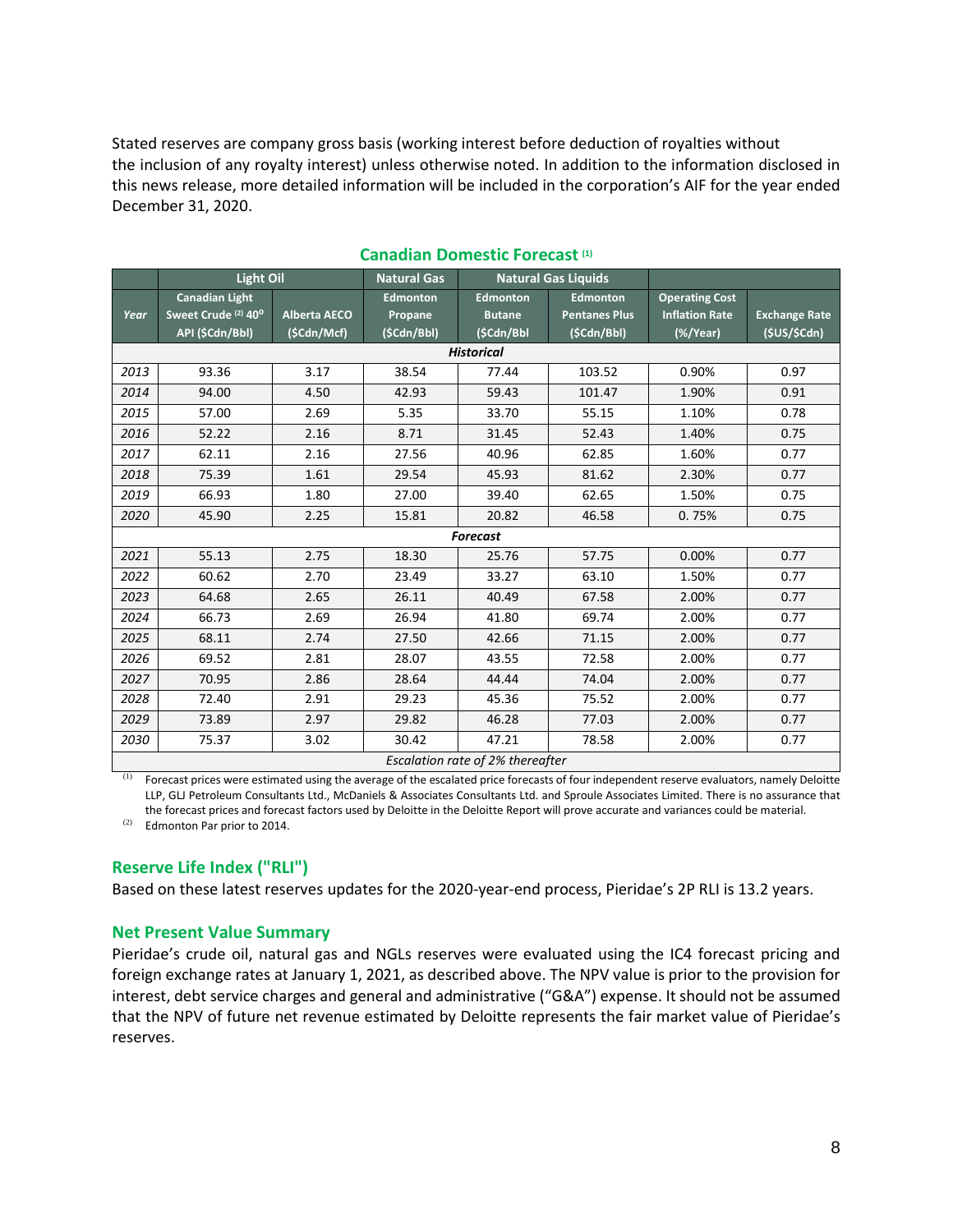|                                  |              | Before Income Tax, Discounted at (%/year) |         | Unit Value Before Income Tax,<br>Discounted at 10%/year |              |        |        |      |
|----------------------------------|--------------|-------------------------------------------|---------|---------------------------------------------------------|--------------|--------|--------|------|
| Reserves Category <sup>(2)</sup> | 0%           | 5%                                        | 10%     | 15%                                                     | 20%          | \$/BOE |        |      |
|                                  | $(M\hat{S})$ | $(M\zeta)$                                | (M\$)   | $(M\hat{S})$                                            | $(M\dot{S})$ |        |        |      |
| Proved                           |              |                                           |         |                                                         |              |        |        |      |
| Developed Producing              | 481,894      | 599,193                                   | 505,243 | 429,275                                                 | 373,791      | 4.65   |        |      |
| Developed Non-                   |              | 93,368                                    |         | 64,718                                                  | 46,726       | 34,871 | 26,730 | 2.98 |
| Producing                        |              |                                           |         |                                                         |              |        |        |      |
| Undeveloped                      | 333,552      | 232,655                                   | 166,527 | 121,572                                                 | 89,987       | 6.45   |        |      |
| <b>Total Proved</b>              | 908,814      | 896,566                                   | 718,496 | 585,718                                                 | 490,508      | 4.79   |        |      |
| <b>Total Probable</b>            | 712,622      | 403,978                                   | 257,651 | 177,626                                                 | 129,460      | 4.78   |        |      |
| Total Proved +                   | 1,621,436    | 1,300,544                                 | 976,147 | 763,344                                                 | 619,968      | 4.79   |        |      |
| Probable                         |              |                                           |         |                                                         |              |        |        |      |

#### **Summary of Before-Tax Present Value of Future Net Revenue at December 31, 2020 (1)**

(3) Future net revenue is estimated using forecast prices and costs – see "Pricing Assumptions – Forecast Prices and Costs – December 31, 2020" in the Company's AIF.

(4) Values reflect abandonment and reclamation costs for all wells, facilities, and pipelines and for all future locations assigned reserves in the Deloitte Reserves Report in the aggregate amount of \$445.7 million (undiscounted) for total proved reserves and \$455.9 million (undiscounted) for total proved plus probable reserves.

## **Reserve Volume**

The corporation was able to protect base production throughout the year due to optimization and maintenance programs, the results of which provide one of the lowest corporate declines amongst our peers. Incremental volumes were added via two acquisitions and the tie in of one well adding a PDP volume of 7,753 Mmboe and an NPV10 of \$24.6 million.

|                                        | <b>Light/Medium Crude Oil</b> |                          | <b>Conventional Natural</b><br>$GaS$ (1) |                      | <b>Natural Gas Liquids</b> |                      |
|----------------------------------------|-------------------------------|--------------------------|------------------------------------------|----------------------|----------------------------|----------------------|
| <b>Reserves Category</b>               | <b>Gross</b><br>(Mbbl)        | <b>Net</b><br>(Mbbl)     | <b>Gross</b><br>(Mmcf)                   | <b>Net</b><br>(Mmcf) | <b>Gross</b><br>(Mbbl)     | <b>Net</b><br>(Mbbl) |
| <b>Proved</b>                          |                               |                          |                                          |                      |                            |                      |
| Developed Producing (2)                | -                             | $\overline{\phantom{a}}$ | 613,188                                  | 533,913              | 25,512                     | 19,576               |
| Developed Non-Producing <sup>(3)</sup> | $\overline{\phantom{a}}$      | $\overline{\phantom{0}}$ | 106,114                                  | 89,174               | 1,058                      | 839                  |
| Undeveloped $(4)$                      | $\overline{\phantom{a}}$      | ٠                        | 122,943                                  | 111.174              | 8.882                      | 7,299                |
| <b>Total Proved</b>                    | $\overline{\phantom{a}}$      | $\overline{\phantom{a}}$ | 842,245                                  | 734,261              | 35,452                     | 27,714               |
| <b>Total Probable</b>                  | -                             | ٠                        | 303,582                                  | 264.392              | 12.414                     | 9,812                |
| <b>Total Proved + Probable</b>         | $\overline{\phantom{a}}$      | $\overline{\phantom{a}}$ | 1,145,827                                | 998,653              | 47,866                     | 37,526               |

## **Summary of Oil and Gas Reserves as of December 31, 2020**

(5) Natural gas volumes include associated, and non-associated gas.

 $<sup>(6)</sup>$  "Developed Producing" reserves are those reserves that are expected to be recovered from completion intervals open at the time of the</sup> estimate. These reserves may be currently producing or, if shut-in, they must have previously been on production, and the date of resumption of production must be known with reasonable certainty.

 $(7)$  "Developed Non-Producing" reserves are those reserves that either have not been on production, or have previously been on production, but are shut in, and the date of resumption of production is unknown.

 $^{(8)}$  "Undeveloped" reserves are those reserves expected to be recovered from known accumulations where a significant expenditure (e.g., when compared to the cost of drilling a well) is required to render them capable of production. They must fully meet the requirements of the reserves classification (proved, probable, possible) to which they are assigned.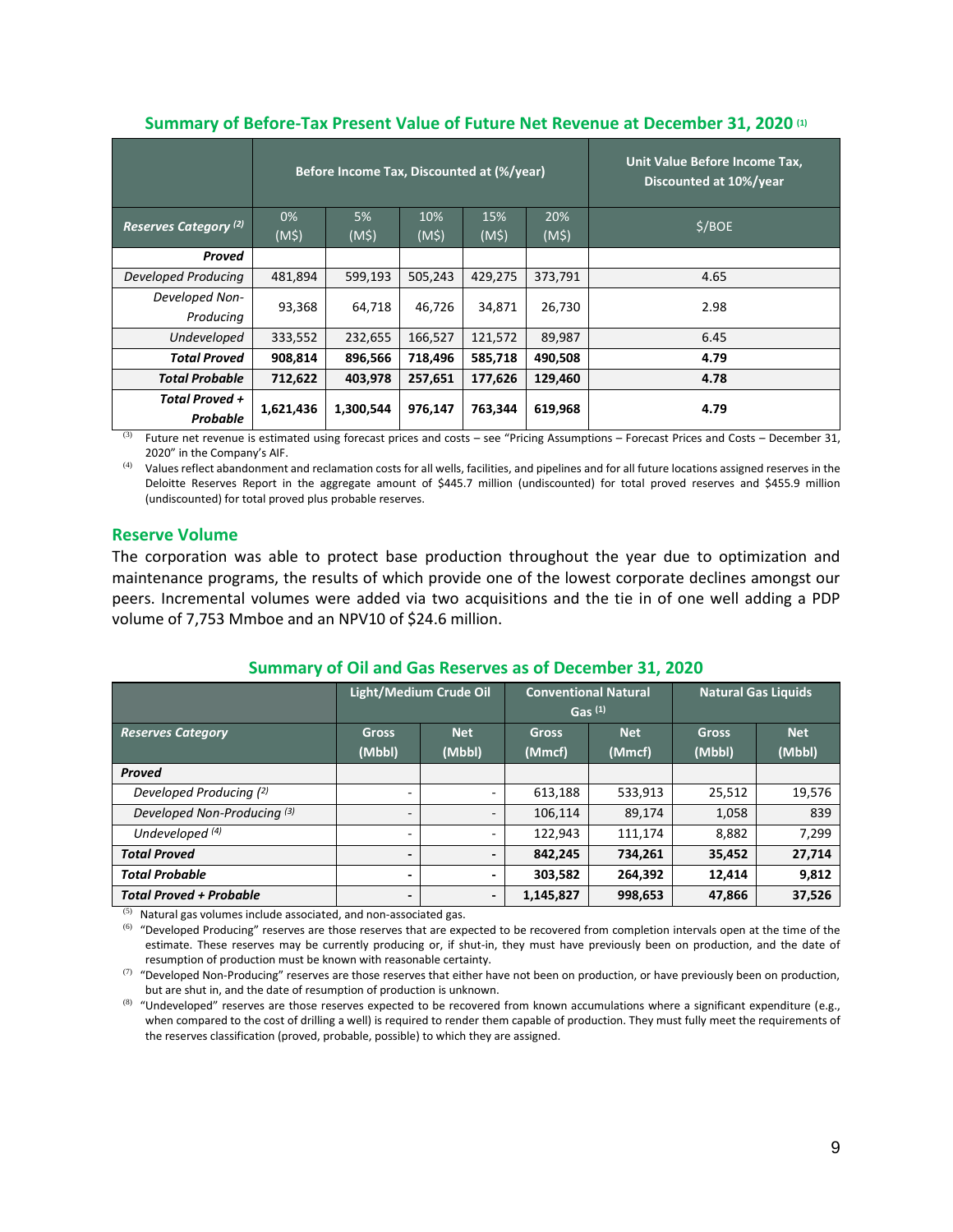#### **2021 Guidance:**

| (\$ 000s unless otherwise noted)                      | 2021                |  |  |  |
|-------------------------------------------------------|---------------------|--|--|--|
|                                                       | <b>Guidance</b>     |  |  |  |
| Total production (boe/d)                              | 40,000 - 45,000     |  |  |  |
| Net operating income (1)                              | 100,000 - 130,000   |  |  |  |
| Adjusted flow of funds from operations (1)            | 80,000 - 110,000    |  |  |  |
| Capital expenditures                                  | 45,000 - 55,000     |  |  |  |
| Goldboro capital expenditures post-FID <sup>(2)</sup> | $250,000 - 350,000$ |  |  |  |
| Development expense <sup>(3)</sup>                    | 15,000 - 20,000     |  |  |  |
| Commodity hedging (4)                                 | 55% - 65%           |  |  |  |
| Corporate and upstream G&A (\$/boe) (3)               | $1.10 - 1.30$       |  |  |  |
| Adjusted operating expense (\$/boe) (1)               | $9.50 - 10.50$      |  |  |  |

(1) Refer to Non-GAAP measures.

(2) Assumes FID date of June 30, 2021.

(3) Reflects the reallocation of \$6.2 million of LNG G&A from G&A to development expense.

(4) Commodity hedging of net production on an 18-month rolling boe/day basis not including transportation costs of approximately \$1.02/boe.

In 2021 Pieridae is guiding to an increase in NOI primarily due to higher anticipated natural gas prices as well as continued optimization of our assets, higher third-party processing fees, increased overall volumes and cost saving initiatives. Pieridae anticipates NOI in the range of \$100-\$130 million, AFFO increasing to \$80-\$110 million, adjusted operating expenses of \$9.50-10.50/boe, commodities hedging of 55-65% on an 18-month rolling basis, and corporate and upstream G&A expense of \$1.10-\$1.30/boe.

An upstream capital budget of \$45-55 million has been approved that includes funds to continue investing in our assets to ensure their safety and reliability, as well as funding to maintain our current level of production. Specifically, for Goldboro LNG, we have budgeted \$15-\$20 million for development expenses. And assuming FID is declared by the end of June 2021, a further \$250-\$350 million capital expenditure budget for Goldboro would be triggered.

## **About Pieridae:**

Founded in 2011, Pieridae, a majority Canadian owned corporation based in Calgary, is focused on the development of integrated energy-related activities, from the exploration and extraction of natural gas to the development, construction and operation of the Goldboro LNG facility and the production of LNG for sale to Europe and other markets. Pieridae is on the leading edge of the re-integration of the LNG value chain in North America. After completion of all the transactions disclosed in this news release, Pieridae has 157,641,871 common shares issued and outstanding which trade on the TSX ("PEA.TO").

#### **For further information please contact:**

**Alfred Sorensen, Chief Executive Officer Rob Dargewitcz, Chief Financial Officer** Telephone: (403) 261-5900 Telephone: (403) 261-5900

**James Millar, Director, External Relations** Telephone: (403) 261-5900

#### **Forward-Looking Statements**

Certain statements contained herein may constitute "forward-looking statements" or "forward-looking information" within the meaning of applicable securities laws (collectively "forward-looking statements").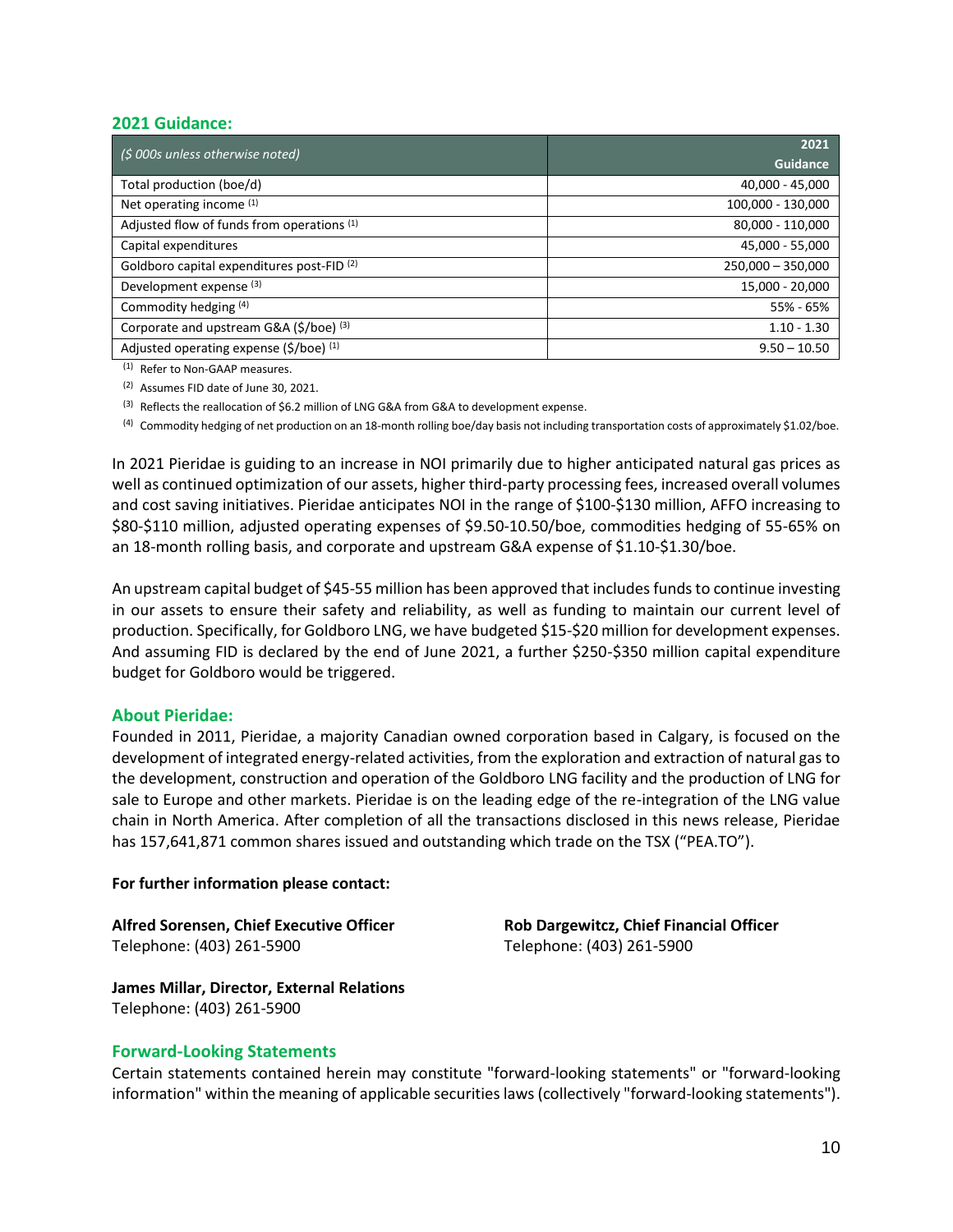Words such as "may", "will", "should", "could", "anticipate", "believe", "expect", "intend", "plan", "potential", "continue", "shall", "estimate", "expect", "propose", "might", "project", "predict", "forecast" and similar expressions may be used to identify these forward-looking statements.

Forward-looking statements involve significant risk and uncertainties. A number of factors could cause actual results to differ materially from the results discussed in the forward-looking statements including, but not limited to, risks associated with oil and gas exploration, development, exploitation, production, marketing and transportation, loss of markets, volatility of commodity prices, currency fluctuations, imprecision of resources estimates, environmental risks, competition from other producers, incorrect assessment of the value of acquisitions, failure to realize the anticipated benefits or synergies from acquisitions, delays resulting from or inability to obtain required regulatory approvals and ability to access sufficient capital from internal and external sources and the risk factors outlined under "Risk Factors" and elsewhere herein. The recovery and resources estimate of Pieridae's reserves provided herein are estimates only and there is no guarantee that the estimated resources will be recovered. As a consequence, actual results may differ materially from those anticipated in the forward-looking statements.

Forward-looking statements are based on a number of factors and assumptions which have been used to develop such forward-looking statements, but which may prove to be incorrect. Although Pieridae believes that the expectations reflected in such forward-looking statements are reasonable, undue reliance should not be placed on forward-looking statements because Pieridae can give no assurance that such expectations will prove to be correct. In addition to other factors and assumptions which may be identified in this document, assumptions have been made regarding, among other things: the impact of increasing competition; the general stability of the economic and political environment in which Pieridae operates; the timely receipt of any required regulatory approvals; the ability of Pieridae to obtain qualified staff, equipment and services in a timely and cost efficient manner; the ability of the operator of the projects which Pieridae has an interest in, to operate the field in a safe, efficient and effective manner; the ability of Pieridae to obtain financing on acceptable terms; the ability to replace and expand oil and natural gas resources through acquisition, development and exploration; the timing and costs of pipeline, storage and facility construction and expansion and the ability of Pieridae to secure adequate product transportation; future commodity prices; currency, exchange and interest rates; the regulatory framework regarding royalties, taxes and environmental matters in the jurisdictions in which Pieridae operates; timing and amount of capital expenditures, future sources of funding, production levels, weather conditions, success of exploration and development activities, access to gathering, processing and pipeline systems, advancing technologies, and the ability of Pieridae to successfully market its oil and natural gas products.

Readers are cautioned that the foregoing list of factors is not exhaustive. Additional information on these and other factors that could affect Pieridae's operations and financial results are included in reports on file with Canadian securities regulatory authorities and may be accessed through the SEDAR website (www.sedar.com), and at Pieridae's website (www.pieridaeenergy.com). Although the forward-looking statements contained herein are based upon what management believes to be reasonable assumptions, management cannot assure that actual results will be consistent with these forward-looking statements. Investors should not place undue reliance on forward-looking statements. These forward-looking statements are made as of the date hereof and Pieridae assumes no obligation to update or review them to reflect new events or circumstances except as required by Applicable Securities Laws.